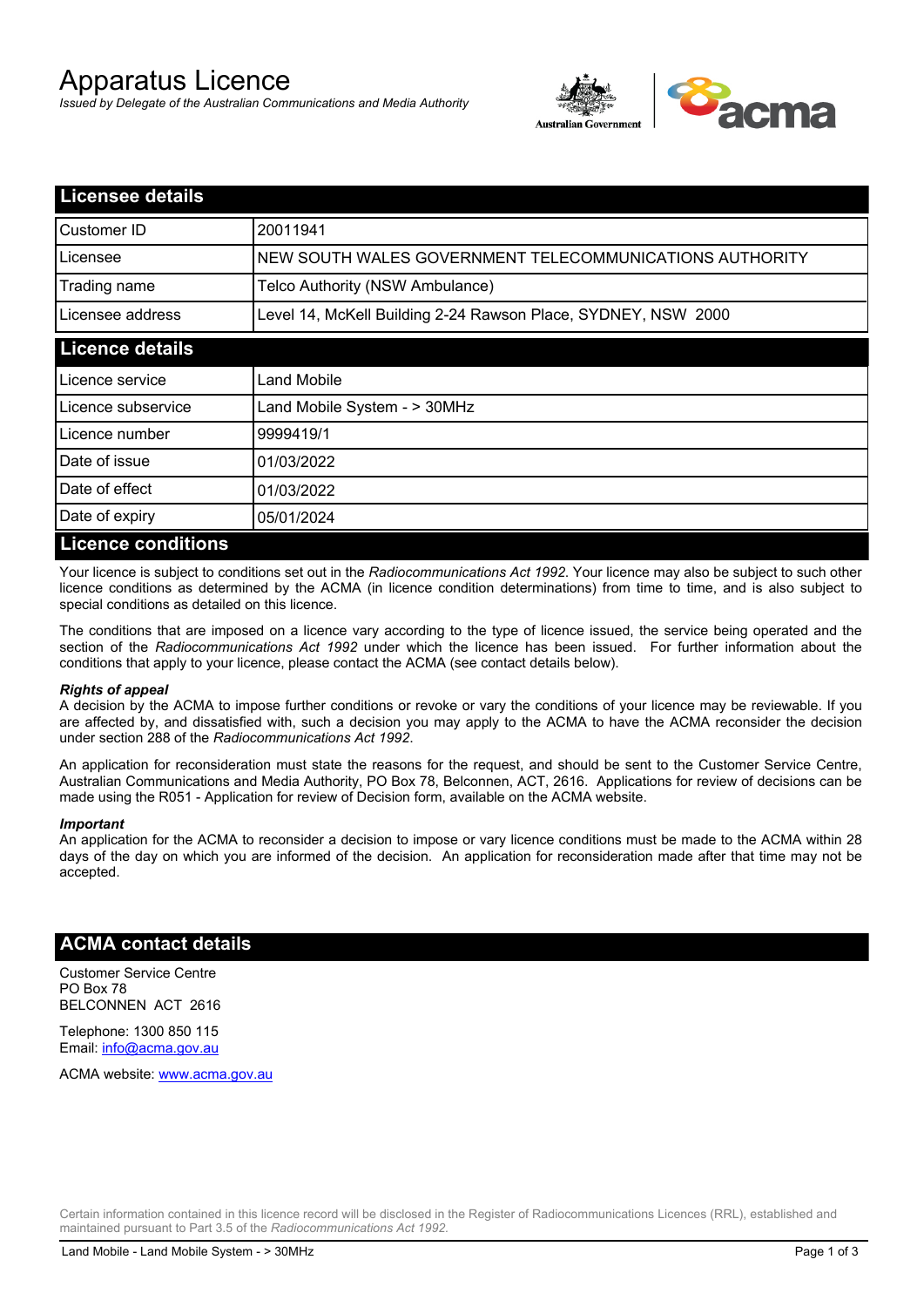### **Advisory Notes applying to licence no.: 9999419/1**

Conditions applicable to the operation of Land Mobile System station(s) authorised under this licence can be found in the Radiocommunications Licence Conditions (Apparatus Licence) Determination and the Radiocommunications Licence Conditions (Land Mobile Licence) Determination. Copies of these determinations are available from the ACMA and from the ACMA home page (www.acma.gov.au).